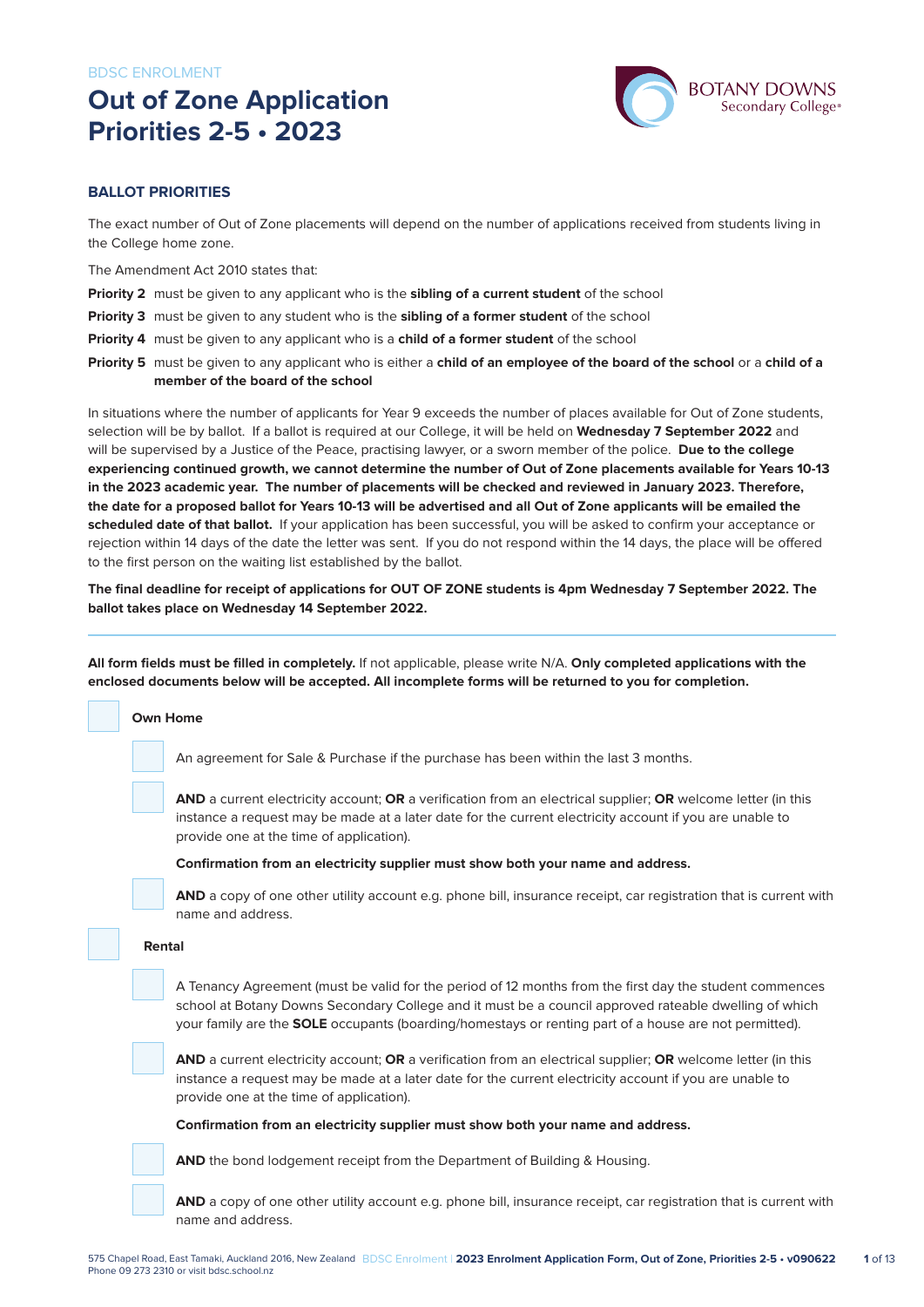#### **Other Information:**



Included documentation (if applicable) for Legal Guardianship Order/Authorised Primary Duty of Care (see section D). **Legal Guardianship Order/Authorised Primary Duty of Care must be a long-standing arrangement and not created solely for the purpose of gaining entry to the school. If Authorised Primary Duty of Care, written evidence from a NZ Lawyer must be provided and attached, substantiating the legality and existing long-term nature of this relationship.**

**For New Zealand Citizens – Birth Certificate or Passport or New Zealand Citizenship Certificate.** Please make colour copies of these and hand in with your Enrolment Form

**For Non-New Zealand Citizens – Copies of Student's Passport with Residence Permit or Student Passport with Student Visa and Parent Passport with Work Permit**

**A copy of your child's latest school report** (2022)



**NOTE:** Please provide copies of documentation as we are unable to make copies of your originals.

Botany Downs Secondary College may actively collect information and make all enquiries necessary in its opinion to ensure that enrolment details contained in this application are accurate.

To complete the application process, you and your child will be required to attend an enrolment interview. We will contact you to arrange an interview time. Upon completion of the enrolment process, the College will send you written confirmation of acceptance.

**Note:** Students with a non-English speaking background who have lived in New Zealand for less than four years may be required to take an ESOL test.

#### **Please return your completed application to:**

Miss Melanie Smith Enrolment Officer Botany Downs Secondary College 575 Chapel Road East Tamaki Auckland 2016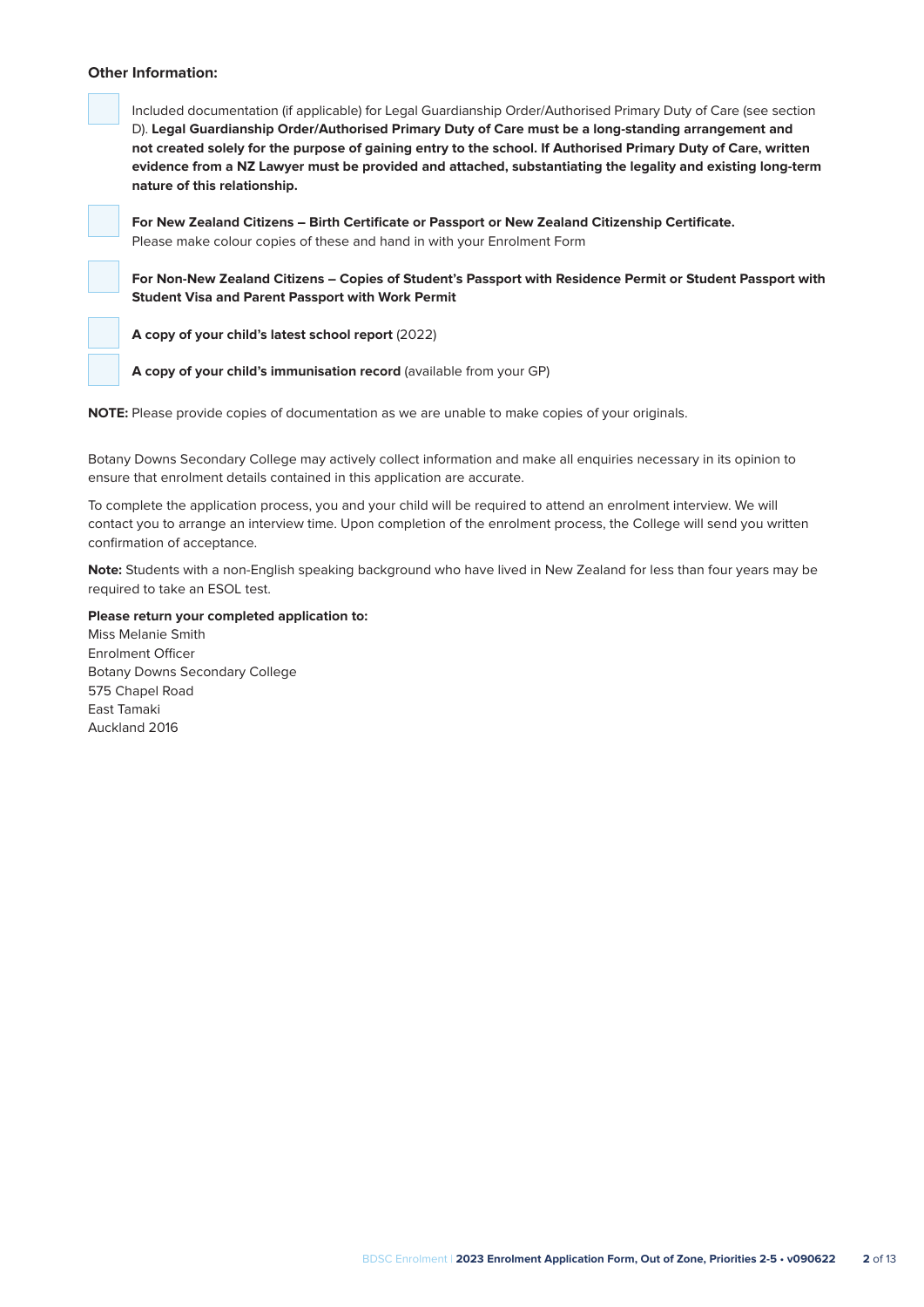# **Out of Zone Application Priorities 2-5 • 2023**



#### **ADMIN USE ONLY**

| <b>Date Received</b>     | <b>Enrolled By</b>    |  |
|--------------------------|-----------------------|--|
| <b>Entered in Kamar</b>  | <b>Interview Date</b> |  |
| <b>Data File Entered</b> | <b>Start Date</b>     |  |
| <b>Scanned</b>           |                       |  |

| Year Level (circle) |    |    |    |    |  |  |  |
|---------------------|----|----|----|----|--|--|--|
| q                   | 10 | 11 | 12 | 13 |  |  |  |

**If you have any enquiries,** contact our Enrolment Officer Miss Melanie Smith on 09 273 2310 ext. 359 enrolments@bdsc.school.nz

# **Priority Category**

**Priority 2 -** applicant is the **sibling of a current student** of the school

**Priority 3 -** applicant is the **sibling of a former student** of the school

**Priority 4 -** applicant is a **child of a former student** of the school

 **Priority 5 -** applicant is either a **child of an employee of the board of the school** or a **child of a member of the board of the school**

### **A: Particulars of Student**

| Gender:                                   | Male / Tāne |                                                                  |                              |  | Female / Wahine                                                       |  |  |
|-------------------------------------------|-------------|------------------------------------------------------------------|------------------------------|--|-----------------------------------------------------------------------|--|--|
|                                           |             | Gender diverse not further defined /<br>Ira tāngata kōwhiri kore |                              |  | Transgender male to female /<br>Whakawahine                           |  |  |
|                                           |             | Transgender female to male /<br>Tangata ira tāne                 |                              |  | Gender diverse not elsewhere classified /<br>Ira tāngata kōwhiri kore |  |  |
| Legal Surname:                            |             |                                                                  |                              |  |                                                                       |  |  |
| Legal First Name:                         |             |                                                                  |                              |  |                                                                       |  |  |
| Middle Name(s):                           |             |                                                                  | <b>Preferred First Name:</b> |  |                                                                       |  |  |
| Address:                                  |             |                                                                  |                              |  |                                                                       |  |  |
|                                           |             |                                                                  |                              |  |                                                                       |  |  |
|                                           |             |                                                                  |                              |  | <b>POSTCODE</b>                                                       |  |  |
| <b>Student Email Address:</b>             |             |                                                                  |                              |  |                                                                       |  |  |
| <b>Student Mobile Phone:</b>              |             |                                                                  | Date of Birth:               |  |                                                                       |  |  |
| Country of Birth:                         |             |                                                                  | <b>Current School:</b>       |  |                                                                       |  |  |
| <b>Previous Schools</b><br>Attended in NZ |             |                                                                  |                              |  |                                                                       |  |  |
| (at any stage):                           |             |                                                                  |                              |  |                                                                       |  |  |
|                                           |             |                                                                  |                              |  |                                                                       |  |  |
|                                           |             |                                                                  |                              |  |                                                                       |  |  |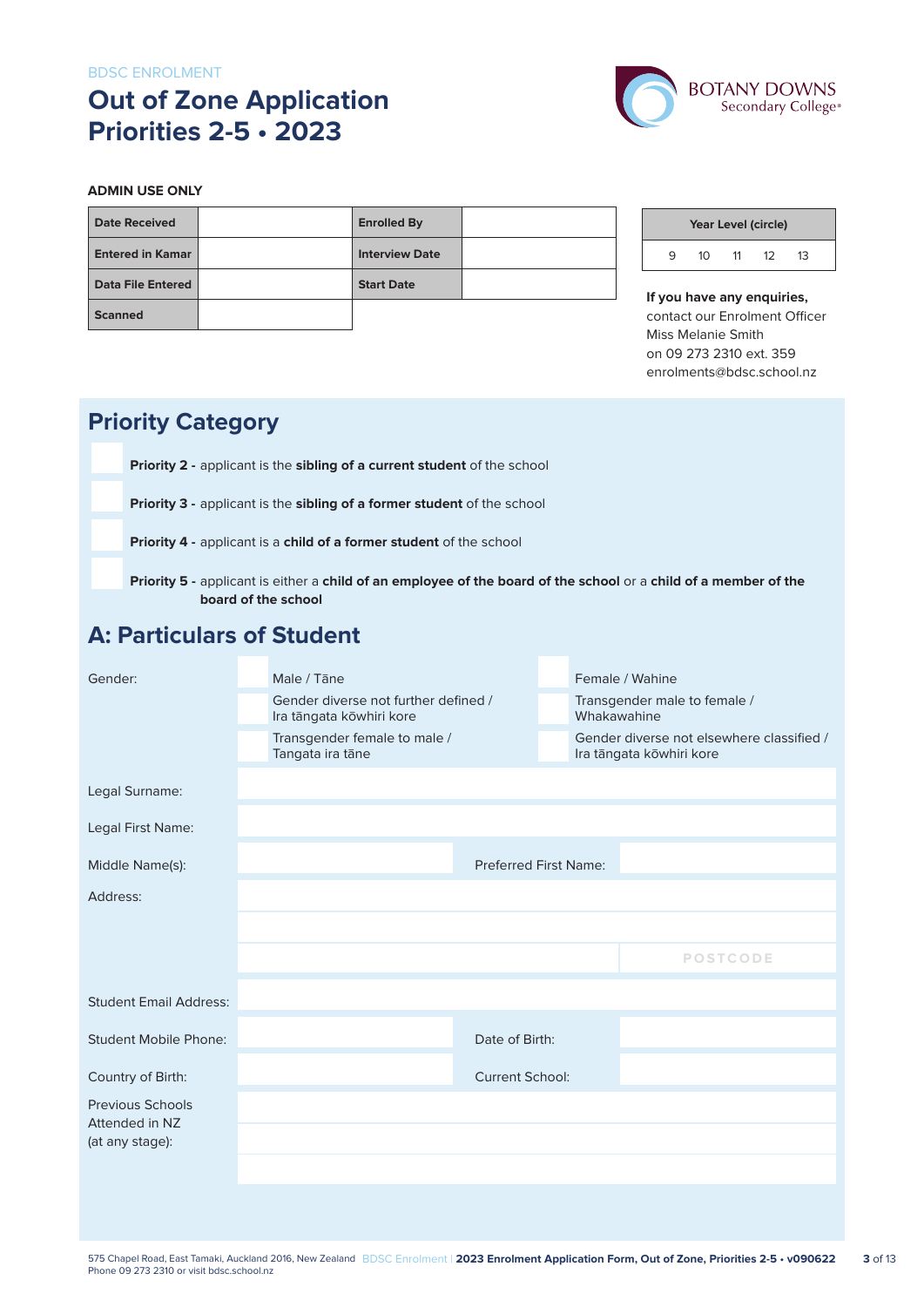| <b>NEW ZEALAND CITIZEN (COLUMN 1)</b> | <b>NON-NEW ZEALAND CITIZEN (COLUMN 2)</b>          |  |  |  |  |  |
|---------------------------------------|----------------------------------------------------|--|--|--|--|--|
| NZ Birth Certificate Number:          | Date of Entry into NZ:                             |  |  |  |  |  |
| <b>OR</b> NZ Passport Number:         | <b>Student Passport Number:</b>                    |  |  |  |  |  |
| If Not New Zealand Born:              | Residence Permit Number:                           |  |  |  |  |  |
| Date of Entry into NZ:                | <b>OR</b> Student Visa Number:                     |  |  |  |  |  |
| <b>OR NZ Citizenship Number:</b>      | Parent Passport Number:                            |  |  |  |  |  |
| <b>OR</b> Passport Number:            | Parent Visa Number:                                |  |  |  |  |  |
|                                       | <b>OR</b> Refugee Status:<br>Yes<br>N <sub>o</sub> |  |  |  |  |  |

**CULTURAL IDENTITY** (please tick your cultural identity. If you have two, please place 1 and 2 by each)

| NZ European | Korean                | Fijian                       | Indian         |
|-------------|-----------------------|------------------------------|----------------|
| NZ Māori*   | Other Asian           | Samoan                       | Middle Eastern |
| Australian  | British/Irish         | Tongan                       | Sri Lanken     |
| Chinese     | <b>Other European</b> | <b>Niuean</b>                | South African  |
| Japanese    | Fijian Indian         | <b>Other Pacific Peoples</b> | Latin American |
|             |                       |                              |                |

Other:

\*If you selected NZ Māori, please state your Iwi:

## **B: Caregivers - Residence A**

#### **This is the person legally responsible for the student, living at the same address as the student.**

It is Botany Downs Secondary College's expectation that all students will reside permanently with their natural parent(s) or Legal Guardian for the duration of the student's attendance at Botany Downs Secondary College.

Contact with parents and recording of student progress is conducted by email. Please complete the email section clearly.

#### **CAREGIVER 1 - RESIDENCE A**

| Surname:                 | First Name:             |                 |  |
|--------------------------|-------------------------|-----------------|--|
| Relationship to Student: | Home Number:            |                 |  |
| Mobile Number:           | <b>Business Number:</b> |                 |  |
| Address:                 |                         |                 |  |
|                          |                         |                 |  |
|                          |                         | <b>POSTCODE</b> |  |
| Email Address:           |                         |                 |  |
| Occupation:              |                         |                 |  |
| Employer/Workplace:      |                         |                 |  |
|                          |                         |                 |  |
|                          |                         |                 |  |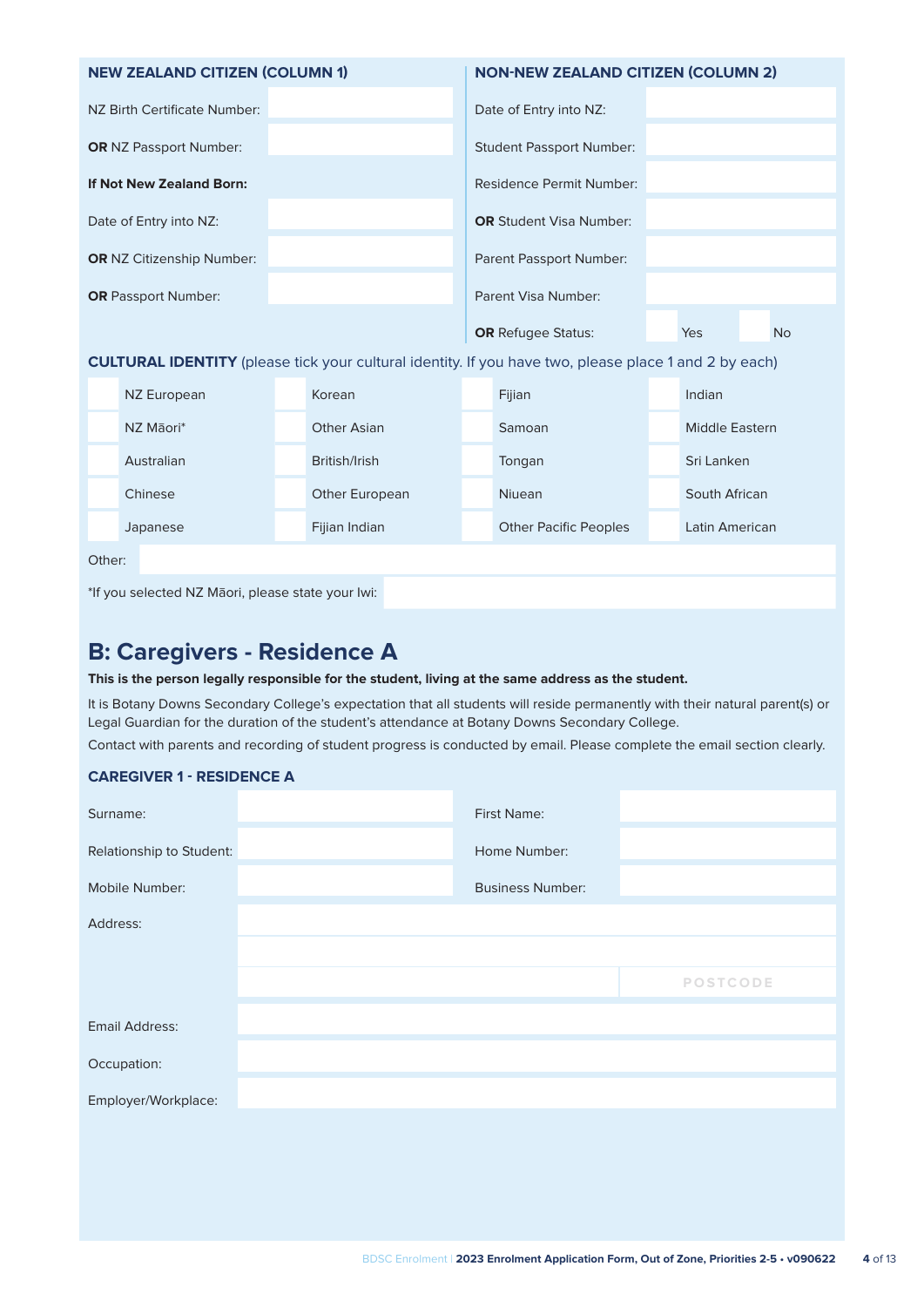| <b>CAREGIVER 2 - RESIDENCE A</b> |                         |                 |
|----------------------------------|-------------------------|-----------------|
| Surname:                         | <b>First Name:</b>      |                 |
| Relationship to Student:         | Home Number:            |                 |
| Mobile Number:                   | <b>Business Number:</b> |                 |
| Address:                         |                         |                 |
|                                  |                         |                 |
|                                  |                         | <b>POSTCODE</b> |
| <b>Email Address:</b>            |                         |                 |
| Occupation:                      |                         |                 |
| Employer/Workplace:              |                         |                 |
|                                  |                         |                 |

# **C: Caregivers - Residence B**

**CAREGIVER 1 - RESIDENCE B**

**Parents or other adults that have responsibility for the student, but do not live at the same address.**

| <b>CAREGIVER 1 - RESIDENCE B</b>                                                                            |  |                |                 |  |
|-------------------------------------------------------------------------------------------------------------|--|----------------|-----------------|--|
| Surname:                                                                                                    |  | First Name:    |                 |  |
| Relationship to Student:                                                                                    |  | Occupation:    |                 |  |
| Home Number:                                                                                                |  | Mobile Number: |                 |  |
| <b>Email Address:</b>                                                                                       |  |                |                 |  |
| Home Address:                                                                                               |  |                |                 |  |
|                                                                                                             |  |                |                 |  |
|                                                                                                             |  |                | <b>POSTCODE</b> |  |
| <b>CAREGIVER 2 - RESIDENCE B</b>                                                                            |  |                |                 |  |
| Surname:                                                                                                    |  | First Name:    |                 |  |
| Relationship to Student:                                                                                    |  | Occupation:    |                 |  |
| Home Number:                                                                                                |  | Mobile Number: |                 |  |
| <b>Email Address:</b>                                                                                       |  |                |                 |  |
| Are there any specific custody orders that the College should be made aware of?<br>If yes, please describe: |  | <b>YES</b>     | <b>NO</b>       |  |
|                                                                                                             |  |                |                 |  |
|                                                                                                             |  |                |                 |  |
|                                                                                                             |  |                |                 |  |
|                                                                                                             |  |                |                 |  |
|                                                                                                             |  |                |                 |  |
|                                                                                                             |  |                |                 |  |
|                                                                                                             |  |                |                 |  |
|                                                                                                             |  |                |                 |  |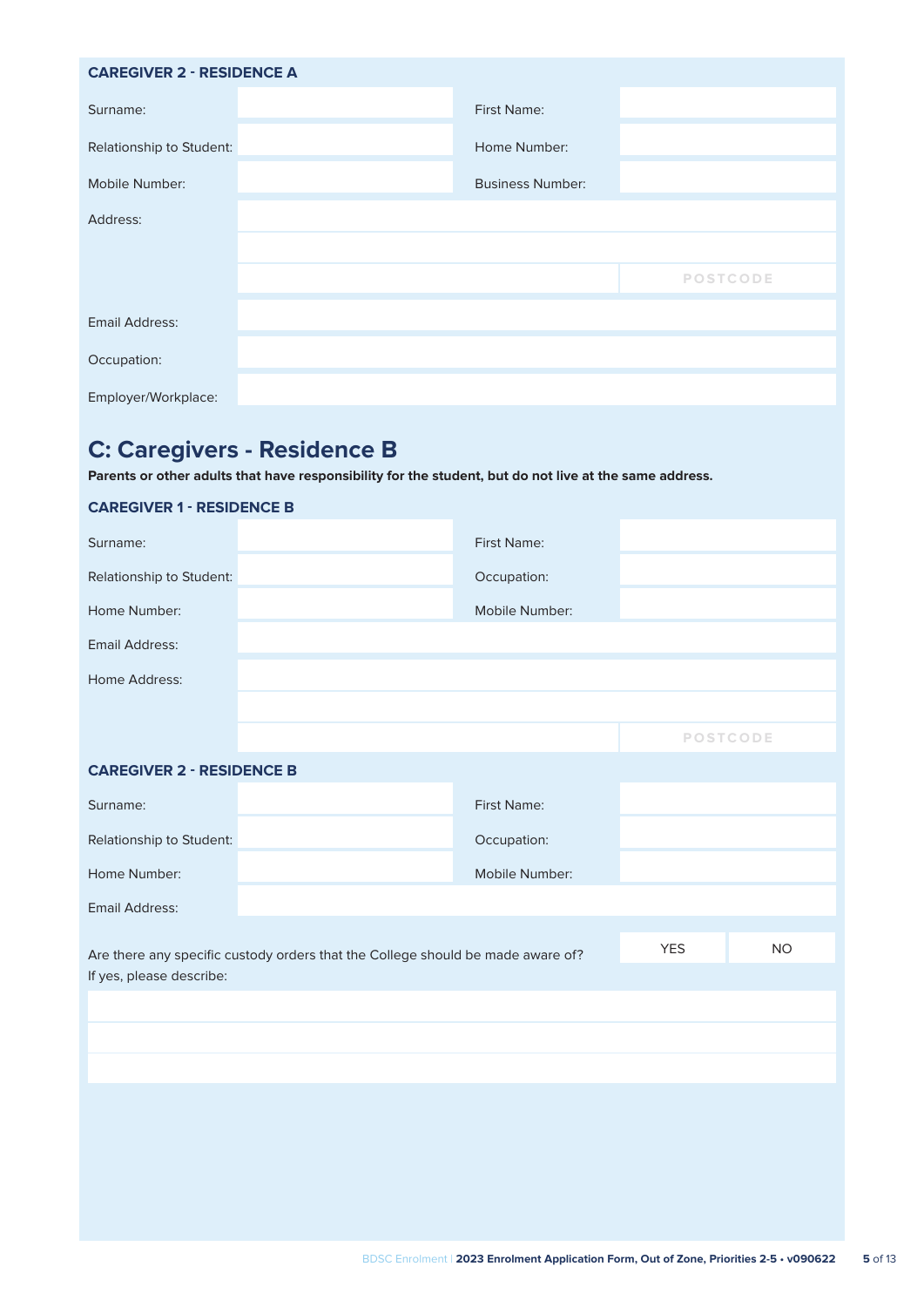# **D: Legal Guardian/\*Authorised Primary Duty of Care**

**Legal Guardian (i.e. Permanent Legal Guardianship Order: S47 Parenting Order, Care of Children Act 2004 - obtained through the NZ Family Court - must be attached.) If \*Authorised Primary Duty of Care, written evidence from a NZ Lawyer must be provided and attached, substantiating the legality and existing long-term nature of this relationship.**

|          | Legal Guardian           | Authorised Primary Duty of Care                                                      |                    |                 |
|----------|--------------------------|--------------------------------------------------------------------------------------|--------------------|-----------------|
| Surname: |                          |                                                                                      | <b>First Name:</b> |                 |
|          | Relationship to Student: |                                                                                      | Occupation:        |                 |
|          | Home Number:             |                                                                                      | Mobile Number:     |                 |
|          | Email Address:           |                                                                                      |                    |                 |
|          | Home Address:            |                                                                                      |                    |                 |
|          |                          |                                                                                      |                    |                 |
|          |                          |                                                                                      |                    | <b>POSTCODE</b> |
|          |                          | If your child is in a shared custody situation, the secondary address is as follows: |                    |                 |
| Address: |                          |                                                                                      |                    |                 |
|          |                          |                                                                                      |                    |                 |
|          |                          |                                                                                      |                    | <b>POSTCODE</b> |

### **E: Emergency Contact**

**Contact person in event of an emergency if Parent/Legal Guardian/Authorised Primary Duty of Care are not available NOT PARENT OR CAREGIVER.**

The contact person in the event of an emergency should be a relative or neighbour who can be contacted during the day by the school should some medical or other unforeseen emergency arise. The contact person will be contacted only if neither parent/Legal Guardian/Authorised Primary Duty of Care can be contacted.

| Surname:                                                                                                                          |  | First Name:    |  |         |            |           |
|-----------------------------------------------------------------------------------------------------------------------------------|--|----------------|--|---------|------------|-----------|
| Home Number:                                                                                                                      |  | Mobile Number: |  |         |            |           |
| Relationship to Student:                                                                                                          |  |                |  |         |            |           |
| <b>F: Sibling Information</b><br>Please complete if applicable.<br>Sibling(s) CURRENTLY attending Botany Downs Secondary College: |  |                |  |         |            |           |
| Name:                                                                                                                             |  | Year:          |  | Whanau: |            |           |
| Name:                                                                                                                             |  | Year:          |  | Whanau: |            |           |
| Sibling(s) who were FORMER students attending Botany Downs Secondary College:                                                     |  |                |  |         |            |           |
| Name:                                                                                                                             |  | Year:          |  | Whanau: |            |           |
| Do you wish your child to be in the same Whanau as the sibling?<br>(Once Whānau has been allocated, it cannot be changed.)        |  |                |  |         | <b>YES</b> | <b>NO</b> |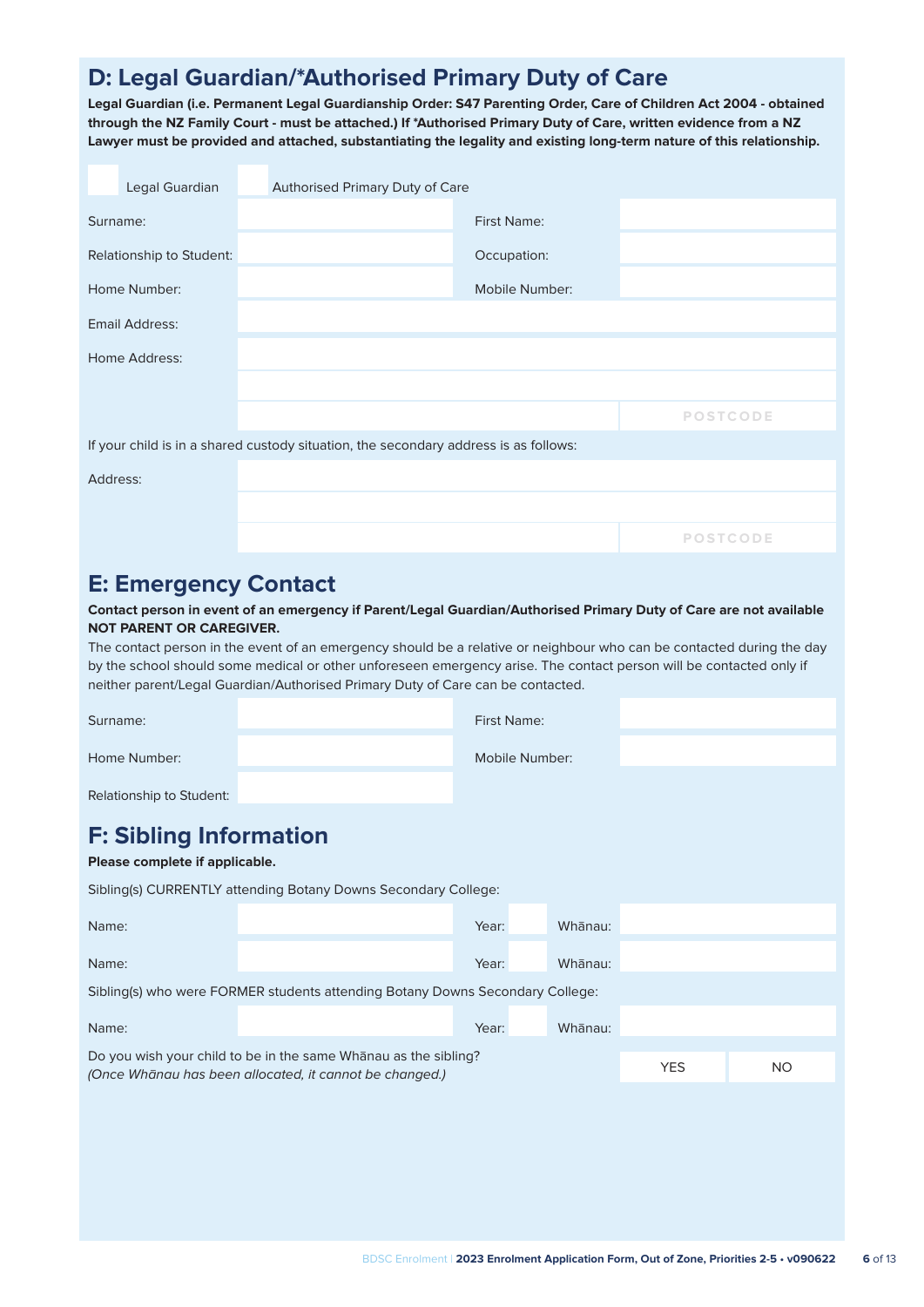| <b>G: Background Information / Interests</b><br>Hobbies and leisure activities:                                 |     |                              |  |            |           |
|-----------------------------------------------------------------------------------------------------------------|-----|------------------------------|--|------------|-----------|
|                                                                                                                 |     |                              |  |            |           |
|                                                                                                                 |     |                              |  |            |           |
|                                                                                                                 |     |                              |  |            |           |
| Community involvement:                                                                                          |     |                              |  |            |           |
|                                                                                                                 |     |                              |  |            |           |
|                                                                                                                 |     |                              |  |            |           |
|                                                                                                                 |     |                              |  |            |           |
| Music, Drama, Dance (please indicate any performing art that your child participates in):                       |     |                              |  |            |           |
|                                                                                                                 |     |                              |  |            |           |
|                                                                                                                 |     |                              |  |            |           |
|                                                                                                                 |     |                              |  |            |           |
| Sports - what does your child play?                                                                             |     |                              |  |            |           |
|                                                                                                                 |     |                              |  |            |           |
|                                                                                                                 |     |                              |  |            |           |
|                                                                                                                 |     |                              |  |            |           |
| Cultural - what is your child involved in?                                                                      |     |                              |  |            |           |
|                                                                                                                 |     |                              |  |            |           |
|                                                                                                                 |     |                              |  |            |           |
| Other personal interests and aspirations:                                                                       |     |                              |  |            |           |
|                                                                                                                 |     |                              |  |            |           |
|                                                                                                                 |     |                              |  |            |           |
|                                                                                                                 |     |                              |  |            |           |
| Any awards? (Please list awards or certificates and other achievements that your child has received):           |     |                              |  |            |           |
|                                                                                                                 |     |                              |  |            |           |
|                                                                                                                 |     |                              |  |            |           |
|                                                                                                                 |     |                              |  |            |           |
| <b>H: Language Ability</b>                                                                                      |     |                              |  |            |           |
| Only complete this section if English is NOT your first language.                                               |     |                              |  |            |           |
| <b>YES</b><br>Is English your second language?                                                                  | NO. | What is your first language? |  |            |           |
| How long have you lived in New Zealand?                                                                         |     |                              |  |            |           |
| Has your child participated in an English as a Second Language (ESOL) programme<br>in their current school?     |     |                              |  | <b>YES</b> | NO.       |
| How long have they been attending this programme?                                                               |     |                              |  |            |           |
| If you are new to New Zealand, did your child attend an English programme at their<br>previous overseas school? |     |                              |  | <b>YES</b> | <b>NO</b> |
| If so, how long have they been attending this English programme?                                                |     |                              |  |            |           |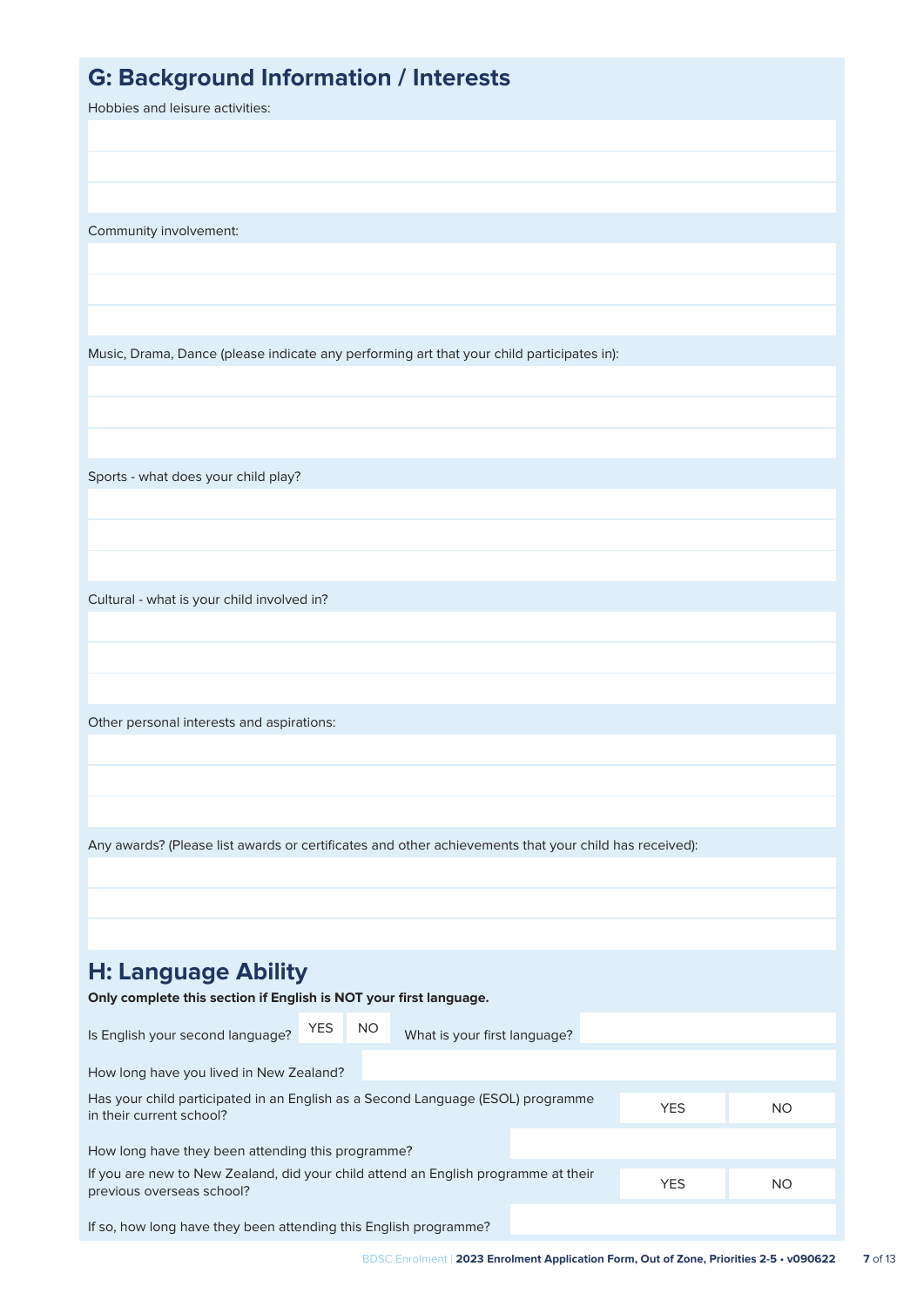# **I: Special Circumstances**

#### **\*Please be assured that any information you provide is treated as strictly private and confidential.**

Does the student have a medical or physical disability or a learning difficulty that may affect their classroom learning? Examples would be, but are not limited to, Autism, ASD (Autism Spectrum Disorder), Dyslexia, Dyspraxia, and ADHD.

| My child has a physical disability:                                                                                                                                                                        | <b>YES</b> | <b>NO</b> |
|------------------------------------------------------------------------------------------------------------------------------------------------------------------------------------------------------------|------------|-----------|
| My child has a learning difficulty:                                                                                                                                                                        | <b>YES</b> | <b>NO</b> |
| Has your child been involved with any supported learning programmes<br>or had Teacher Aide support at previous schools such as the Aspiring Centre                                                         |            | NO.       |
| at Somerville?                                                                                                                                                                                             |            |           |
| My child has currently or previously received funding for their learning or behaviour<br>e.g. ORS, HHN, ICS (In-class support), IRF (interim response funding) or<br>additional external support e.g. RTLB | <b>YES</b> | <b>NO</b> |
|                                                                                                                                                                                                            |            |           |
| If yes, please provide a brief description of any of the above:                                                                                                                                            |            |           |
|                                                                                                                                                                                                            |            |           |
|                                                                                                                                                                                                            |            |           |
|                                                                                                                                                                                                            |            |           |
| Do you have something you would like to discuss with us as a separate issue at the                                                                                                                         |            |           |
| time of enrolment, with our SENCO (Special Education Needs Coordinator)?                                                                                                                                   | <b>YES</b> | <b>NO</b> |
| If yes, please provide an Educational Psychologist, Medical or Occupational Therapy Assessment Report(s) with this<br>application and give a brief description of any of the above:                        |            |           |
|                                                                                                                                                                                                            |            |           |
|                                                                                                                                                                                                            |            |           |
|                                                                                                                                                                                                            |            |           |

### **J: Counselling**

**Please be assured that any information you provide is treated as strictly private and confidential.**

| Has your child received support from Counsellors at their previous school?   | <b>YES</b> | NO. |
|------------------------------------------------------------------------------|------------|-----|
| Please indicate if any of the below agencies or services have been involved: |            |     |
| Child Youth and Family/Oranga Tamariki?                                      | <b>YES</b> | NO. |
| Whirinaki (or other child adolescent mental health service)?                 | <b>YES</b> | NO. |
| Private Practitioner/Psychologist/Psychiatrist/Private Counsellor?           | <b>YES</b> | NO. |
| Other?                                                                       | <b>YES</b> | NO. |
| Or, would you prefer a confidential discussion with one of our Counsellors?  | <b>YES</b> | NO. |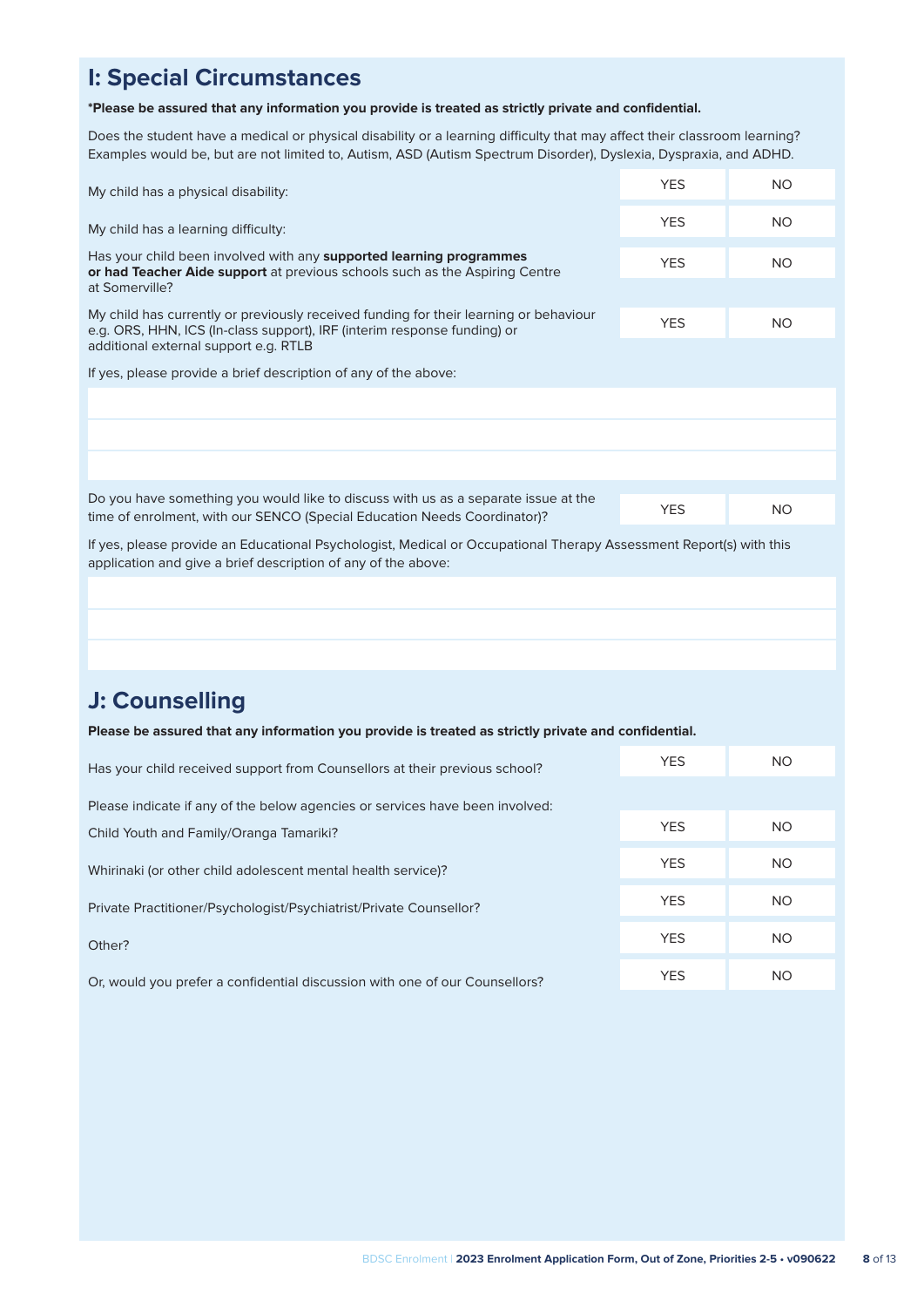# **K: Medical**

#### **To assist us in providing the best care for your child, please complete the following questionnaire with as much detail as possible.**

While this information is confidential, it may be necessary for the safety of your child, to inform relevant staff of medical conditions. Student health may change during the course of their schooling. Please notify the College Nurse as soon as possible with any changes to medical details on 09 273 2310 ext. 374.

#### **MEDICAL CONDITIONS (please tick)**

|                                 | Allergies. Please clearly specify:          |                                       |                     |  |                        |  |                 |                    |
|---------------------------------|---------------------------------------------|---------------------------------------|---------------------|--|------------------------|--|-----------------|--------------------|
|                                 | Asthma                                      | Back/Neck Problems<br>Coeliac disease |                     |  |                        |  | <b>Diabetes</b> |                    |
|                                 | <b>Epilepsy</b>                             |                                       | Headaches/Migraines |  | <b>Heart Condition</b> |  |                 | Moblity challenges |
|                                 | Other (specify):                            |                                       |                     |  |                        |  |                 |                    |
| <b>REACTIONS (please tick)</b>  |                                             |                                       |                     |  |                        |  |                 |                    |
|                                 | Bee or wasp stings                          |                                       | Hay fever           |  | Insect bites           |  | Latex/plasters  |                    |
|                                 | <b>Medications</b>                          | Sulfa                                 |                     |  | Sunlight               |  |                 |                    |
| Other (specify):                |                                             |                                       |                     |  |                        |  |                 |                    |
| <b>FOR STUDENTS WITH ASTHMA</b> |                                             |                                       |                     |  |                        |  |                 |                    |
|                                 | Does your child have an ASTHMA ACTION PLAN? |                                       |                     |  |                        |  | <b>YES</b>      | NO.                |

If using preventers, the Asthma Society recommends having an Action Plan which requires updating every 6 to 12 months. See your Doctor or Practice Nurse and provide a copy to our College Nurse.

#### **MEDICATIONS**

For students who require regular medication, it is advisable to leave a supply of their **labelled** prescribed medication with the College Nurse. Please contact the College Nurse to discuss these requirements, and to obtain a copy of the Parental Consent form which will allow the administration of the prescribed medication when required.

Regular medication(s):

| <b>HEARING</b>                                                          |            |           |
|-------------------------------------------------------------------------|------------|-----------|
| Does your child have any hearing loss?                                  | <b>YES</b> | <b>NO</b> |
| Is the hearing loss significant enough to affect their learning?        | <b>YES</b> | <b>NO</b> |
| Does your child wear a hearing aid?                                     | <b>YES</b> | <b>NO</b> |
|                                                                         |            |           |
| <b>VISION</b><br>Does your child have any vision impairment or concern? | <b>YES</b> | <b>NO</b> |
| Is the vision impairment significant enough to affect their learning?   | <b>YES</b> | <b>NO</b> |
| Does your child need to wear glasses/contact lenses?                    | <b>YES</b> | <b>NO</b> |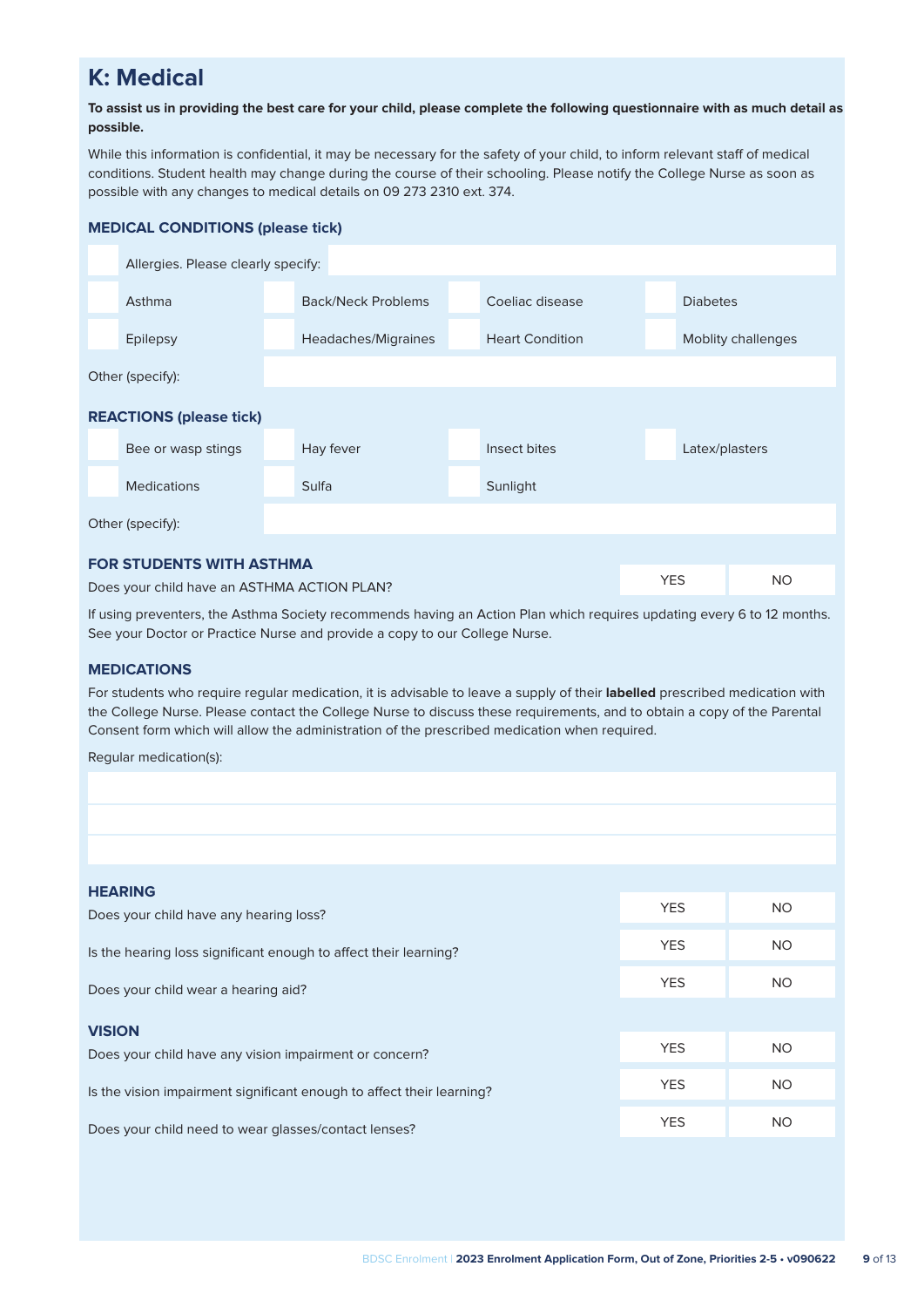| <b>VACCINATIONS (please tick)</b>                                                                                                              |                                                                        |                    |                |                 |                                               |                                      |            |                 |     |  |
|------------------------------------------------------------------------------------------------------------------------------------------------|------------------------------------------------------------------------|--------------------|----------------|-----------------|-----------------------------------------------|--------------------------------------|------------|-----------------|-----|--|
| Has your child completed their childhood immunisation programme?<br><b>YES</b><br>NO.<br>(If unsure, please contact your GP or Practice Nurse) |                                                                        |                    |                |                 |                                               |                                      |            |                 |     |  |
|                                                                                                                                                |                                                                        |                    |                |                 |                                               |                                      |            |                 |     |  |
|                                                                                                                                                | Please supply a copy of your child's vaccination record.               |                    |                |                 |                                               |                                      |            |                 |     |  |
| Diphtheria                                                                                                                                     |                                                                        | <b>Hepatitis B</b> |                |                 | <b>HIB (Haemophilus</b><br>influenzae Type B) |                                      | HPV (Human | Papillomavirus) |     |  |
|                                                                                                                                                | <b>Measles</b>                                                         |                    | Mumps          |                 |                                               | <b>Pertussis</b><br>(Whooping Cough) |            | Polio           |     |  |
|                                                                                                                                                | Rubella                                                                |                    | <b>Tetanus</b> |                 |                                               | Varicella (Chickenpox)               |            | Rotavirus       |     |  |
|                                                                                                                                                | Pneumococcal                                                           |                    |                | Meningococcal B |                                               | Covid-19                             |            |                 |     |  |
|                                                                                                                                                | Other (specify):                                                       |                    |                |                 |                                               |                                      |            |                 |     |  |
|                                                                                                                                                |                                                                        |                    |                |                 |                                               |                                      |            |                 |     |  |
|                                                                                                                                                | <b>PERMISSION FOR ADMINISTERING MEDICATION</b>                         |                    |                |                 |                                               |                                      |            |                 |     |  |
|                                                                                                                                                | <b>Allowed Paracetamol?</b>                                            | <b>YES</b>         |                | NO.             | Allowed Ibuprofen?                            |                                      |            | <b>YES</b>      | NO. |  |
| Name:                                                                                                                                          | <b>Family Doctor</b>                                                   |                    |                |                 |                                               | Phone Number:                        |            |                 |     |  |
| <b>Family Dentist</b><br>Name:                                                                                                                 |                                                                        |                    |                |                 |                                               | Phone Number:                        |            |                 |     |  |
| In some circumstances, it is necessary for medication to be given for such things as stings/bites, abrasions, cuts,                            |                                                                        |                    |                |                 |                                               |                                      |            |                 |     |  |
|                                                                                                                                                | indigestion and colds etc.                                             |                    |                |                 |                                               |                                      |            |                 |     |  |
| I give permission for the College to administer this treatment if necessary.                                                                   |                                                                        |                    |                |                 |                                               |                                      |            |                 |     |  |
| <b>Parent/Guardian/Authorised</b><br><b>Primary Duty of Care</b>                                                                               |                                                                        |                    |                |                 |                                               |                                      |            |                 |     |  |
| <b>Signature:</b><br>Date:                                                                                                                     |                                                                        |                    |                |                 |                                               |                                      |            |                 |     |  |
| IN CASE OF ACCIDENT OR EMERGENCY                                                                                                               |                                                                        |                    |                |                 |                                               |                                      |            |                 |     |  |
| In case of an accident or emergency and the College cannot contact you, or if the accident is serious, the College may:                        |                                                                        |                    |                |                 |                                               |                                      |            |                 |     |  |
|                                                                                                                                                | Transport the child to an Accident and Emergency Clinic for treatment. |                    |                |                 |                                               |                                      |            |                 |     |  |
|                                                                                                                                                | Call an ambulance.                                                     |                    |                |                 |                                               |                                      |            |                 |     |  |
| Administer the student's prescribed medication supplied to the College Nurse.                                                                  |                                                                        |                    |                |                 |                                               |                                      |            |                 |     |  |

- Use our Ventolin Inhaler in an asthma emergency, if own medication is unavailable.
- Use our Defibrillator in the event of a student suffering cardiac arrest.

**I give permission** for Botany Downs Secondary College to make such arrangements as are necessary for the treatment of my child and agree to meet any costs incurred.

| <b>Parent/Guardian/Authorised</b><br><b>Primary Duty of Care</b><br><b>Signature:</b> | Date: |  |
|---------------------------------------------------------------------------------------|-------|--|
|                                                                                       |       |  |

**In case of a serious accident or emergency, an Ambulance will be called. A parent/ guardian will also be called so please always ensure that the College has your current contact details.**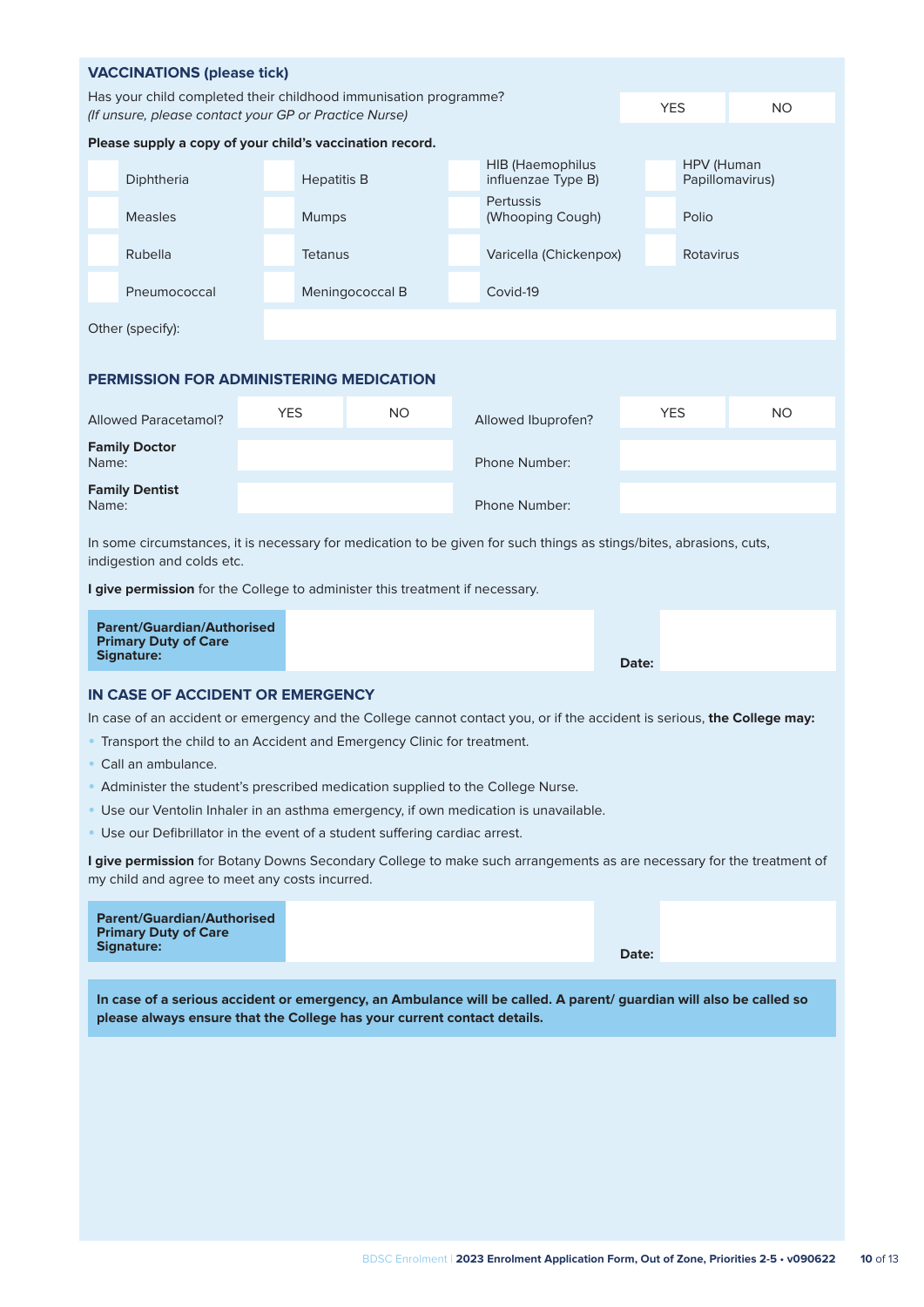# **L: The Purpose of the Privacy Act, 1993**

**I hereby acknowledge:**

- The information in this enrolment application has been provided voluntarily.
- The Board of Trustees of Botany Downs Secondary College is collecting the information for the purpose of providing a database of information relating to the future education, guidance, monitoring and reporting of students' progress and pastoral care. In an emergency, at the discretion of the Principal, information from the file could possibly be given to an agency such as the police or a doctor.
- We will share personal information about students' progress and well-being with those people named in our records as the parent(s), caregiver(s) or guardian(s) of that student. We will only share other personal information with the parent(s), caregiver(s), guardian(s) or extended family/whānau of a student who are noted in our records as able to receive that information.
- The information collected may be used for a variety of statistical and research purposes, while ensuring that no individual can be identified.

# **M: Declaration of Usual Place of Residence**

For the purpose of enrolment, the home address given on this form **MUST** be the student's usual place of residence when the college is open for instruction.

| I confirm that I will advise the College of any subsequent change of address | <b>YES</b> | <b>NO</b> |
|------------------------------------------------------------------------------|------------|-----------|
| I confirm that this is the student's only residential address                | <b>YFS</b> | NO.       |
| Please state other address if the student resides there too:                 |            |           |
|                                                                              |            |           |

Please list below your child's place of residence and schools attended in the last three years:

|      | <b>HOME ADDRESS</b> | <b>SCHOOL ATTENDED</b> |
|------|---------------------|------------------------|
| 2020 |                     |                        |
|      |                     |                        |
|      |                     |                        |
| 2021 |                     |                        |
|      |                     |                        |
| 2022 |                     |                        |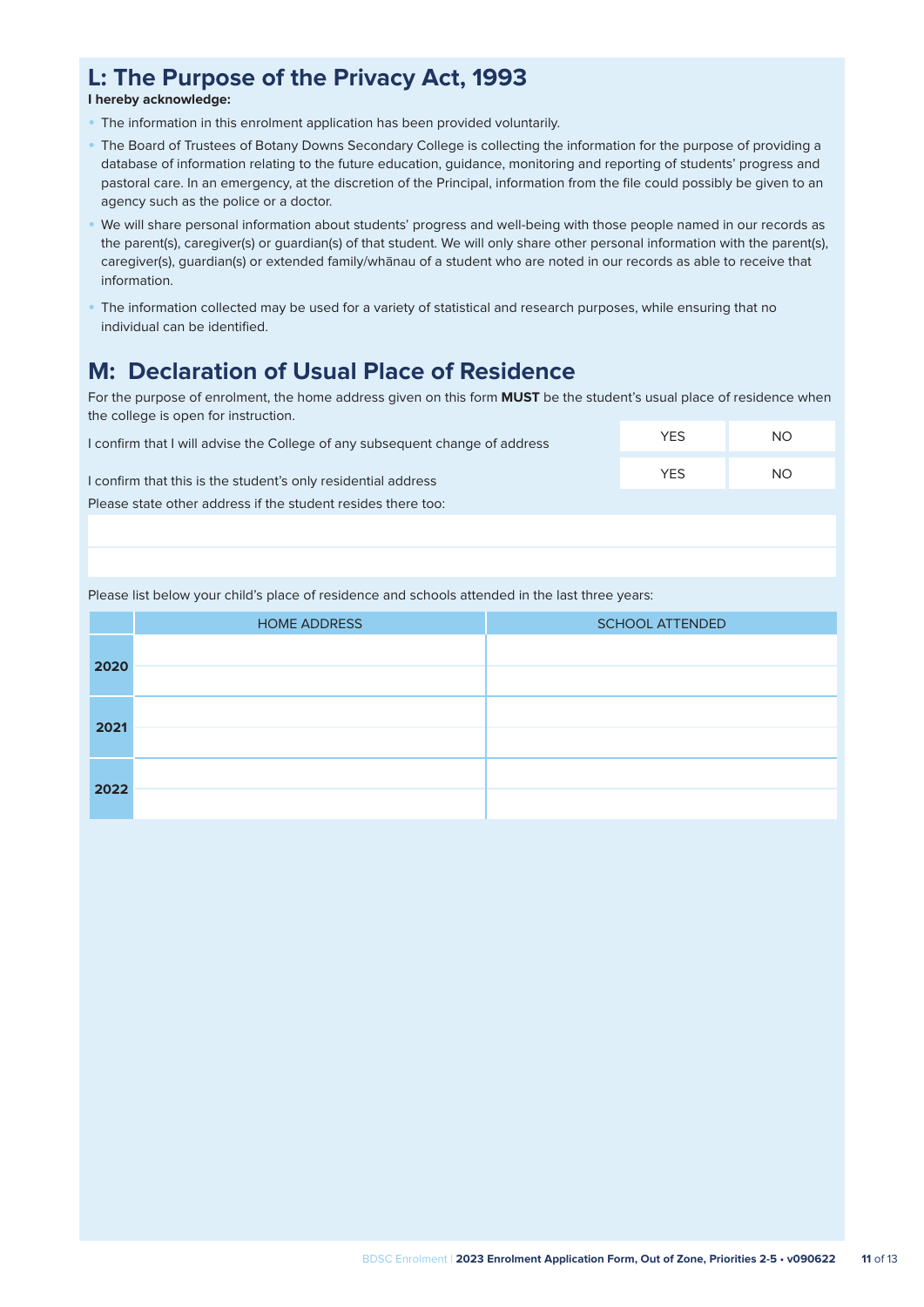# **N: College Donation**

The College donation helps cover shortfalls in government funding to cover such items as class materials, computer technology, library books, sports and cultural equipment, or any such purpose as may be approved by the Board of **Trustees** 

Donation tax credits can be claimed from the Inland Revenue Department. You can find out more about this, and apply, by visiting the page about donations on the IRD's website.

The College is very appreciative of the support from families who pay the College donation.

# **O: Student Undertaking**

**I request** that I be admitted to Botany Downs Secondary College.

**I agree** to abide by the Botany Downs Secondary College's responsible use CyberSafety Agreement, outlining the students' rights and responsibilities regarding the use of IT.

**I have read** the CyberSafety Agreement, Behavioural Expectations - Our Way, and Uniform and Presentation Standards as set out in the enrolment documentation and I will always abide by these.

**Student Signature:**

**Date:** 

### **P: Parent/Guardian/Authorised Primary Duty of Care Undertaking**

**I/We hereby** undertake with the Botany Downs Secondary College Board of Trustees to observe the conditions and expectations as outlined in the enrolment documentation, so far as they affect me, and the student enrolled.

**I/We agree** to uphold and abide by the College standards and behaviour expectations as set out in 'Our Way'.

**I/We agree** to abide by the Botany Downs Secondary College's responsible use of CyberSafety Agreement, outlining the students' rights and responsibilities regarding the use of IT. A copy of this agreement is included in the Enrolment Information booklet and must be read by students/caregivers.

**I/We agree** to pay contributions toward activities, college trips, sports, subject consumables where appropriate, cocurricular activities and events that are identified in the Option Booklet, or by correspondence at home.

**I/We consent** to my child's photograph or college work being used for publicity material (e.g. on our prospectus, or website, or in displays).

**I/We agree** to the use (including disclosure) of the above information by the staff of the college for any purpose related to the education and well-being of the student concerned.

**I/We declare** and understand that students accepted under the in-zone criteria are expected to remain resident in-zone for the duration of their enrolment. I/we will advise the college of any changes or moves from in-zone to out-of-zone, and I/we will apply to the Board of Trustees for permission to remain at Botany Downs Secondary College.

**I/We confirm** that my child will reside permanently with their parent/s or Legal Guardian or Authorised Primary Duty of Care for the duration of their attendance at Botany Downs Secondary College.

**I/We give permission** for you to contact previous school(s) for further information required.

**I/We declare** that the information provided on this enrolment application is true and correct.

| <b>Parent/Guardian/Authorised</b><br><b>Primary Duty of Care</b><br><b>Signature:</b> | Date: |  |
|---------------------------------------------------------------------------------------|-------|--|
|                                                                                       |       |  |
| <b>Parent/Guardian/Authorised</b><br><b>Primary Duty of Care</b><br><b>Signature:</b> | Date: |  |
|                                                                                       |       |  |